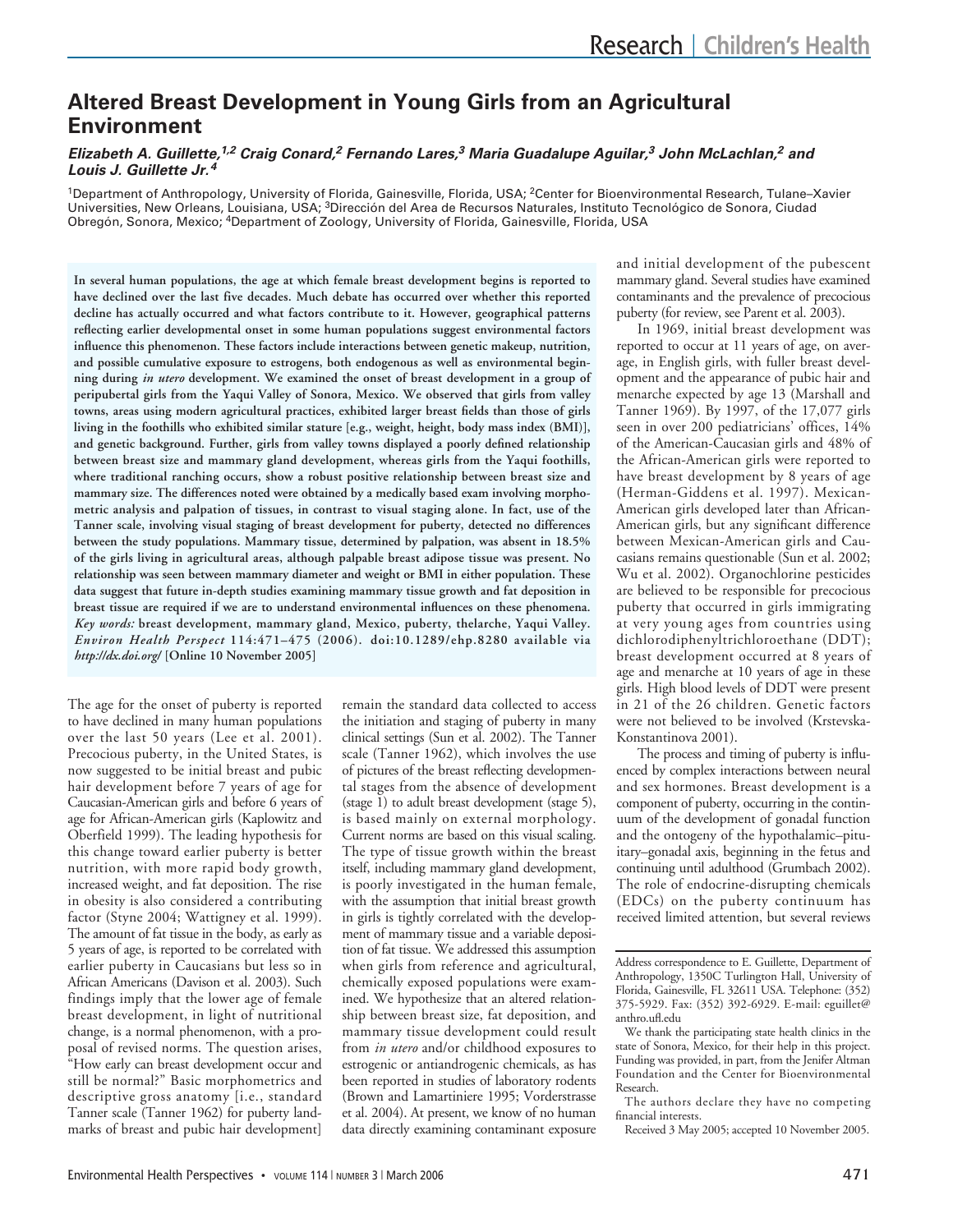suggest a need for more research (Bern 1992; Nebesio and Pescovitz 2005; Parent et al. 2003; Wang et al. 2005). The exposure of laboratory animals and wildlife to EDCs is known to alter the ratio of female to male hormones that play a dominant role in sexual development (Gray et al. 2002; Guillette and Gunderson 2001; McLachlan 2001). Exposure to some estrogen mimics or antiandrogens can delay puberty in female rodents (Monosson et al. 1999), whereas experimental exposure to low doses of estrogenic bisphenol A, found in some plastics, speeds growth and puberty in rats (Howdeshell et al. 1999).

Our ability to detect the possible role of xenobiotic chemicals in altering pubertal development is confounded in modern societies by the many nutritional, genetic, and lifestyle factors capable of affecting puberty. The Yaqui Valley of Sonora, Mexico, provides an ideal setting for a study examining the potential role of agriculturally derived contaminants in promoting premature or abnormal breast development during puberty. The Native-American inhabitants of this valley split philosophically over the use of modern agriculture, including pesticide application, during the Green Revolution of the early 1950s. The result was a geographical division of towns, including a division of extended families, based on a continuation of traditional ranching and home gardens versus the use of newly introduced agricultural methods (Almada-Bay 2000). The children of three small agriculturally based towns located in the Yaqui Valley were examined; the fields surrounding the towns have monocropped fields with pesticide applied aerially. In contrast, the reference site is located 80 km northwest in the Sierra Madre Mountain foothills. Income in this town is from cattle ranching, with few homes having home gardens. The initial refusal to use pesticides continues. The towns used in this study are those included in previous research studies on childhood growth and development where food sources and nutritional, economic, and social status were initially investigated and found to have changed little over recent years (Guillette 2003; Guillette et al. 1998). All towns have similar modernization, infrastructure, and socioeconomic conditions, with > 90% living in poverty, limiting general EDC exposures. Hard plastic plates are used by all; the use of plastic for shopping or other activities in the kitchen and home are absent. Cement flooring and wood furniture limit exposure from chemical offgassing. Women traditionally do not wear makeup or use artificial scents either on the body or in the home. Approximately half the homes at all study sites have television (determined by counting television aerials). Both the modern agriculturally based towns as well as the cattle-producing foothill towns

using no pesticides maintain traditional customs and similar parenting practices. There is a continuation of intertribal marriage patterns that now reflect an individual's philosophical stance over the use of modern farming practices. Past and present dietary studies have determined that the main source of food originates from the capital city, with types of food and the amount served similar in the two areas. Further, women in these communities report no tobacco or alcohol use, reflective of traditional mores. Usage among men is minimal (Guillette et al. 1998). The populations of these towns (800–1,000 people) limited the number of children available in each age group. In a previous study (data collected in 1996), the children 4 to 5 years of age in each of the three towns where agricultural pesticide use occurred exhibited the same multiple developmental task delays and neuromuscular and mental deficits compared with children living in the reference town (Guillette et al. 1998). Developmental tasks and problem solving continued to be delayed with the same groups of exposed children 2 years later (Guillette 2003).

Cord blood studies in 1990, from infants born in these agricultural towns 2 years before the birth of the girls in the current study, indicated transplacental transfer of relatively high levels of various organochlorines, including lindane, heptachlor, aldrin, dieldrin, endrin, and DDT metabolites (Garcia and Meza 1991). An investigation of dumping areas for pesticide containers included such containers in 1996, with pyrethroids and carbonates added in a 1999 inspection, and malathion compounds noted in 2001, after which such sites were banned.

Agricultural activity has sharply declined in the valley since 2000 because of a long-term drought. At the time of the current study (2003), drought had persisted for 5 years. Planted fields were difficult to find, as an overwhelming reversal to ranching had occurred. Hence, present-day acute exposure to pesticides by dermal absorption and by inhalation has been greatly reduced in the valley. Because pesticides are ubiquitous in the environment and the reference town had annual spraying by the government for malaria control until 2000, the populations of children at the reference site have been considered less exposed. Both groups continue to be exposed through ingestion of pesticide residues on purchased foods.

## **Methods**

For this research we examined a group of Native American (Sonora Mayan) girls, each with parents who have resided in the town since birth. This study examined thelarche, the onset of puberty in terms of breast development, in female children 8–10 years of age.

Human study permission was granted from Tulane University and the State of Sonora Institutional Review Board (IRB). The Medical Council of Sonora IRB ruled that *a*) all the girls must be known by the local nurses and *b*) all had to have had previous examinations by the town health clinic nurse or physician. The selection of the girls by the clinical staff prohibited a true random selection, although the number of girls in the age group of interest was limited because of the small size of the towns. The time involved to obtain IRB permission from Mexico eliminated the involvement of the oldest girls examined during the previous studies of children from this region. A few of the previously studied females, however, were included.

A total of 50 girls were examined, 30 from the three agriculturally located towns and 20 from the nonagriculture town. All were classified as healthy children without birth defects or tumors. The local clinic health provider plus the principal investigator (E.A.G.), also medically trained, examined each child in terms of growth, in the presence of the child's mother. Evaluation of breast development was determined by these two individuals and involved visual assessment using the Tanner scale as well as morphometric data. The Tanner scale, pictorially demonstrating five stages of breast growth, was used as one measurement of pubertal stage. For Tanner scaling, independent ratings were made by the principal investigator and the clinic health provider. Measurements obtained included height, weight, sitting height, chest circumference at the bust line, chest circumference 3 cm below the bust line, and waist and hip circumferences. A standard fat fold measurement from the right arm triceps was also taken. Measurements were made by palpation of the diameter of firm, internal, mammary tissue as well as the diameter of the softer, external breast field. The right breast diameter, determined by adipose deposits, was delineated by palpation and measured in centimeters. The girls resisted the use of calibers, fearing pain, so the diameter was determined by placing the index finger of each hand vertically on each side of the breast, with the distance between measured by the second person, using a measuring tape. The breast was then palpated for mammary tissue, which is firm compared with the softer fatty breast tissue. The diameter of the mammary tissue was measured in the same manner described above. Each girl was measured twice, with a reversal of roles by the clinic health provider and lead investigator. If disagreement was more than 0.5 cm, new measurements were taken until consensus was reached by both researchers.

Statistical analyses were performed on all parametric data using analysis of variance (ANOVA) or analysis of covariance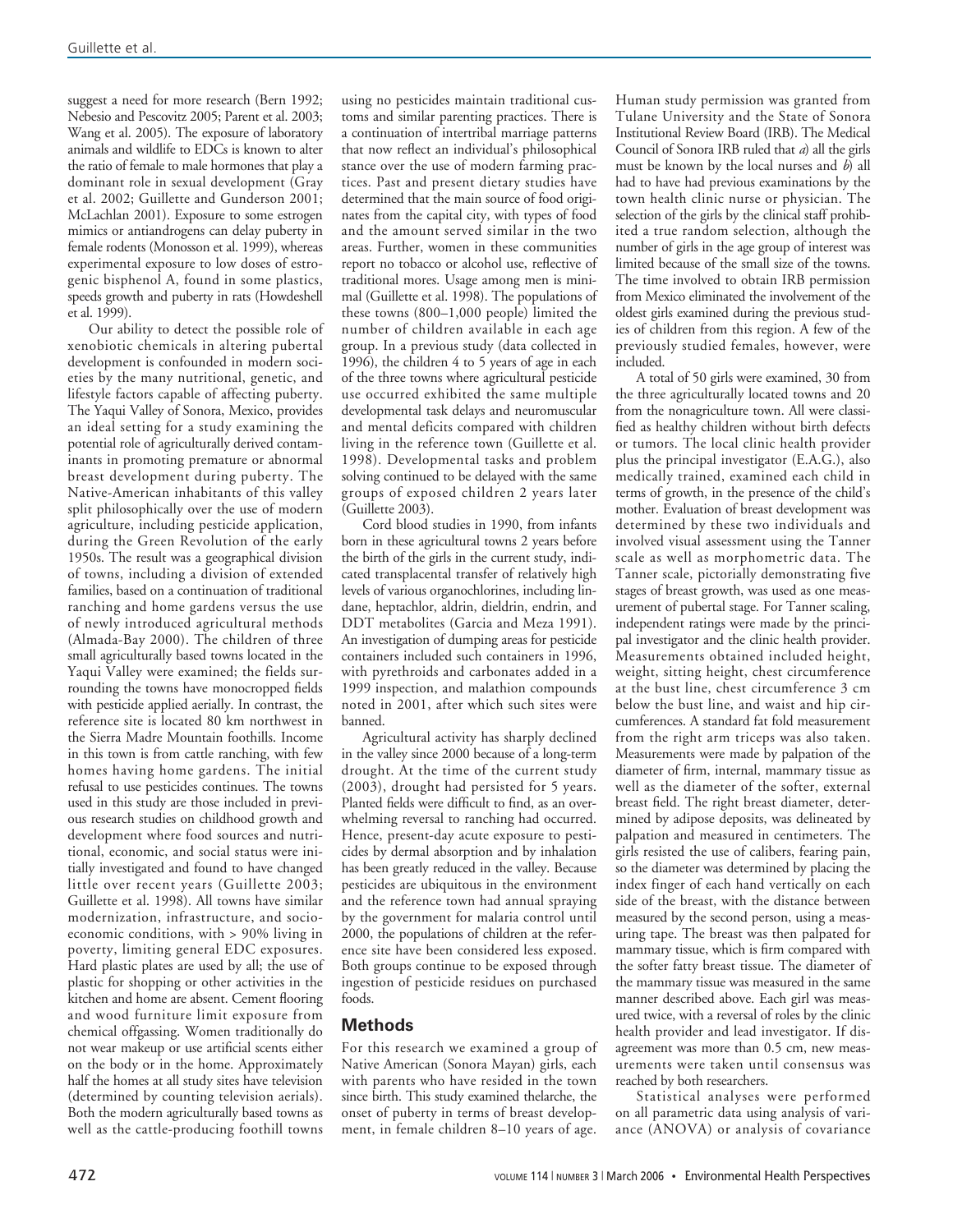(ANCOVA) with post hoc analysis using the software StatView 5.0 (SAS Institute Inc., Cary, North Carolina, USA). Initially, the four towns were analyzed as separate groups, even though samples size was approximately 10 for each agricultural town. No differences were noted among the three valley towns, and they were grouped, thus increasing the power of the statistical analyses. For measurements where two independent values were obtained (i.e., Tanner stage), a mean was calculated for each girl and used in further analyses. Homoscedasticity of variance among samples was tested using an *F* test. If variance was heterogeneous, data were log transformed to achieve homogeneity. Simple, stepwise, and multiple regression analyses were performed to examine the possible influence of the various independent variables on the dependent variables (mammary and breast diameter). These analyses were followed by ANOVA or ANCOVA, as appropriate. For all statistical tests,  $p < 0.05$  was considered significant.

### **Results**

Background data obtained from the mothers indicated that diet and types of daily activity, including play and television, were similar for girls from the four study towns. Data were initially analyzed by town. We observed that girls from the three agricultural and one reference sites had no significant differences in age, height, weight, or other body measurements; thus, we combined the agricultural sites and present the data for two regions, the valley with greater pesticide exposure and the foothills with less exposure (Table 1). Importantly, we noted that the children in our study did not differ significantly in body mass index (BMI), based on age group, from standardized averages of BMI reported for Hispanic children by Rosner et al. (1998). We did note that variance was heterogeneous for a number of variables within the exposed valley population exhibiting significantly elevated variance relative to the reference population in the foothills. Head circumference  $(F = 24.2, p < 0.0001)$  exhibited a highly significant variation in the population of exposed girls as did weight (*F* = 3.85; *p* = 0.002), BMI (*F* = 3.72; *p* = 0.003), and upper arm circumference  $(F = 2.39; p = 0.04)$ .

We made two independent assessments of Tanner stage and measurements for mammary and breast diameters. No difference in Tanner stage for breast development was observed  $(p = 0.4)$  among girls from the two regions, as girls from the valley averaged (mean  $\pm$  SE) 2.4  $\pm$  0.2 on the Tanner scale for breast development whereas girls from the foothills averaged  $2.15 \pm 0.2$ . In contrast to the analysis by Tanner stage, morphometric analyses demonstrated that breast development was different among sites. Girls were staged as prepubescent if no mammary budding could be observed or palpated in the breast field. Using the traditional Tanner scale of visual staging, 6 of 20 (30%) less-exposed girls for the foothills and 6 of 30 (20%) girls from the more-exposed valley towns visually exhibited Tanner stage 1—prepubertal with no budding of the nipple or fat deposits. Using palpation, however, three of the six girls from the valley population lacked fatty deposits. Among the exposed girls from the valley towns exhibiting breast development, mammary tissue could not be palpated in 5 of the remaining 27 pubescent girls. These girls without palpable mammary tissue had breast diameters ranging from 3.0 to 12.0 cm  $(8.1 \pm$ 1.6 cm). The 12 girls lacking palpable mammary tissue were not significantly different in height ( $p = 0.79$ ) or weight ( $p = 0.20$ ) when compared with girls with mammary tissue; thus, the girls lacking mammary development do not represent the youngest, heaviest, or smallest girls. None of the pubescent, lessexposed girls from the foothills exhibiting breast development (Tanner scores 2 or greater) lacked palpable mammary tissue.

Breast diameter was greatly influenced by mammary diameter in the less-exposed girls from the foothills, with 90% of the variation in breast diameter explained by mammary diameter (Figure 1). This relationship was much weaker in girls from the valley, with only 27% of breast diameter explained by mammary tissue diameter (Figure 1). Mammary size was not different between the regions ( $p = 0.65$ ) based on an ANOVA, but age did influence mammary size  $(F = 4.9; p = 0.01)$ ; the interaction of region and age on mammary size was not significant ( $p = 0.88$ ) (Figure 2A). As mammary size correlates with and directly influences breast size, an ANCOVA was performed to determine possible differences in breast size among age groups and regions, with mammary size as a covariate. Breast size was significantly different between regions  $(F = 30.9; p < 0.0001)$  and age groups  $(F =$ 3.15;  $p = 0.05$ ); the interaction between these variables was also highly significant (*F* = 26.9;  $p < 0.0001$ ). Breast diameter at 8 and 10 years of age was significantly larger in the exposed valley girls when compared with girls from the less-exposed foothills (Figure 2B).

Breast diameter was weakly correlated with body weight and height in the exposed girls from the valley but not in the less-exposed girls from the foothills (Table 2). No relationship was seen between BMI and breast diameter in either population. Mammary diameter showed a relationship with body height in the exposed girls but no relationship with those from the foothills (Table 2). No relationship was seen between mammary diameter and weight or BMI in either population. Multiple regression analysis using three variables (mammary diameter, body weight, and body height), shown to have a relationship with breast size in at least one of the populations (valley), was performed to examine the relationship with breast size. In the valley population, 54.2% of the variation in breast size was explained by mammary diameter and individual body weight, with no additional clarification by the inclusion of height. In the foothill population, 91.7% of the variation in breast diameter in the girls was explained by mammary size alone, and weight and height did not add further resolution in explaining mammary diameter.

## **Discussion**

In two groups of girls, differing primarily in the degree of exposure to agricultural chemicals, we observed the following: *a*) Visual categorization of breast development did not

Table 1. Values (mean  $\pm$  SE) for various morphological features measured on young girls from the valley and foothills populations in the Yaqui Valley, Mexico.

| Measurement                   | Valley ( $n = 30$ ) | Foothill $(n = 20)$ | $F$ -value ( $p$ -value) |  |
|-------------------------------|---------------------|---------------------|--------------------------|--|
| Weight (kg)                   | $38.6 \pm 2.55$     | $33.83 \pm 1.59$    | 1.98(0.17)               |  |
| Height (cm)                   | $137.1 \pm 1.49$    | $137.0 \pm 2.27$    | 0.002(0.96)              |  |
| BMI                           | $20.6 \pm 1.4$      | $18.1 \pm 0.9$      | 1.76(0.19)               |  |
| Sit height (cm)               | $70.1 \pm 0.9$      | $70.4 \pm 1.03$     | 0.05(0.8)                |  |
| Chest circumference (cm)      | $68.8 \pm 1.6$      | $68.5 \pm 1.8$      | 0.02(0.9)                |  |
| Chest circumference-3 cm (cm) | $64.5 \pm 1.4$      | $63.9 \pm 1.7$      | 0.07(0.8)                |  |
| Waist circumference (cm)      | $63.1 \pm 1.5$      | $63.3 \pm 1.8$      | 0.009(0.9)               |  |
| Hip circumference (cm)        | $76.8 \pm 1.6$      | $76.4 \pm 1.7$      | 0.04(0.9)                |  |
| Upper arm circumference (cm)  | $21.0 \pm 0.66$     | $21.3 \pm 0.5$      | 0.12(0.7)                |  |
| Upper arm fold (mm)           | $19.2 \pm 1.5$      | $21.75 \pm 1.4$     | 1.4(0.2)                 |  |
| Head circumference (cm)       | $52.8 \pm 1.45$     | $53.8 \pm 0.4$      | 0.3(0.6)                 |  |
| Age (years)                   | $9.2 \pm 0.13$      | $9.2 \pm 0.19$      | 0.095(0.8)               |  |



**Figure 1.** Relationship between mammary diameter and breast diameter in peripubescent girls from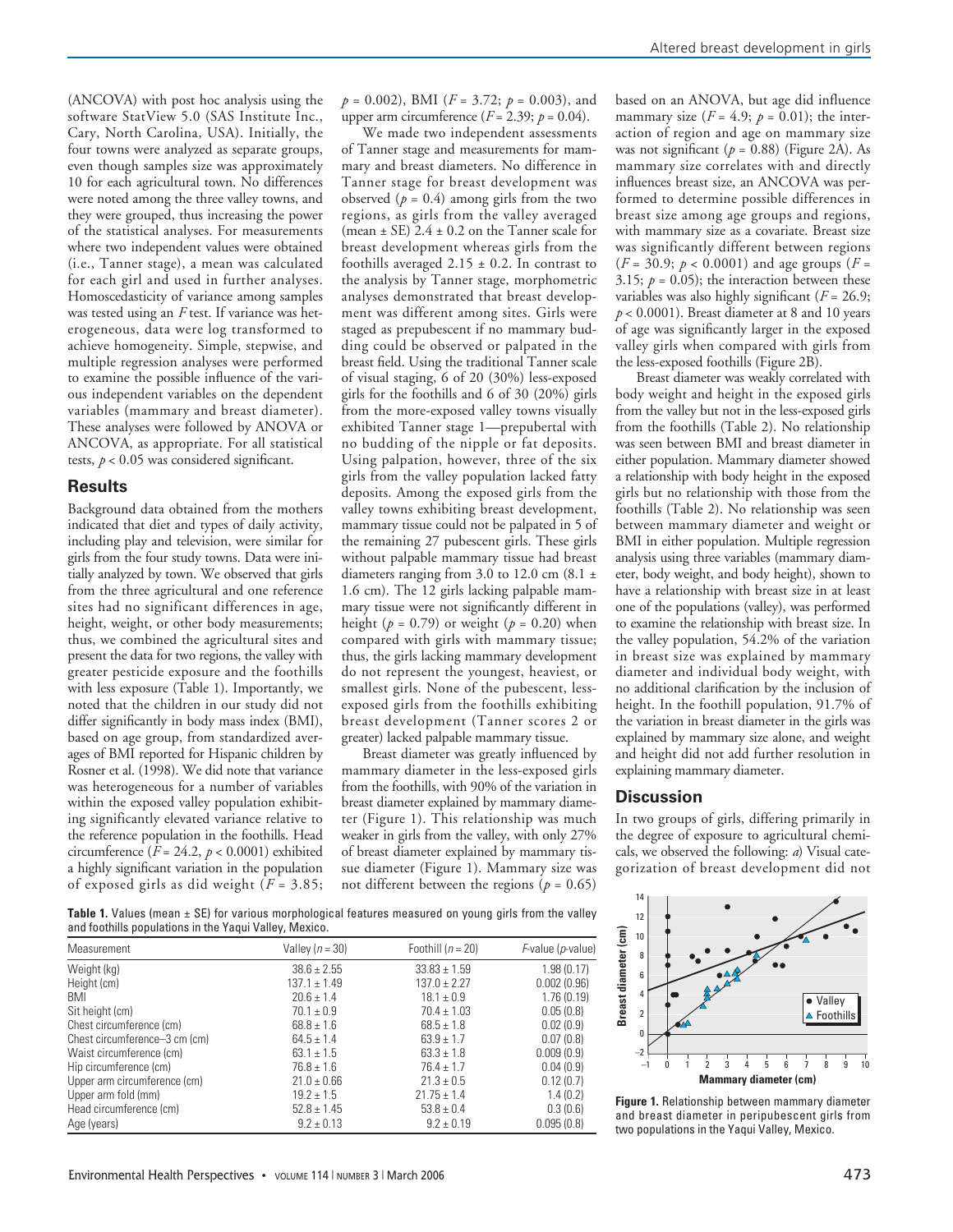predict mammary development in girls with elevated contaminant exposure, suggesting that this visual technique, used in most crosssectional and longitudinal puberty timing studies published over the past 50 years that assessed breast development stage, may have missed critical differences. In fact, a number of girls with apparent breast development had no palpable mammary tissue. *b*) Fat deposition in the breast appears to follow a different pattern in girls living in an environment with elevated contaminant exposure when compared with a population of girls with less exposure. Interestingly, female fat deposition patterns for the agricultural sites, such as in the hips, were not different. These data suggest that the onset or pattern of thelarche in girls living in the agricultural areas may be altered from that of girls exposed to lower levels of agricultural chemicals. *c*) Few differences were noted in average body measurements other than breast diameter, yet we noted significant differences in the variance of weight and upper arm and head circumference in the valley population indicative of affected individuals. Variance needs to be used to assess responses as well as changes in the population's central tendency, such as the means in mammary diameter and head circumference. Altered variance is a positive indicator of exposure and effect (Orlando and Guillette 2001). Given the complex mixture of pesticide exposure for the mothers and daughters in the agricultural area, and the variation in both dose and timing of exposure, the resulting heterogeneity of variance is a likely indicator of an exposure effect (Orlando and Guillette 2001). If head circumference is one

measure of brain growth, then the highly significant variance in this morphological measurement—similar to previous findings reported for boys and girls together (Orlando and Guillette 2001)—suggest that further study should be undertaken to access the neurological deficits found previously in children from this population (Guillette et al. 1998).

Using a morphometric approach, we observed that girls living in the valley exhibited a different pattern of breast development when compared with girls of similar age and body size living in the foothills. Yet if this comparison were based on the traditional based Tanner scale, no differences would have been noted. There was a very different relationship between breast development and a girl's weight and height if that girl came from the valley, where contamination is higher, rather than the foothill population where environmental contaminant exposure is presumably lower. Breast development and size in girls from the foothills was explained almost exclusively by growth in mammary tissue, whereas breast development in girls from the valley was less defined by mammary tissue growth. Further, the lack of differences between the two groups when measurements of bust, lower chest (3 cm below the bust), waist, and hip were compared suggests that the exposed girls, as a group, were not greatly advanced in other aspects of pubertal development involving overall female fat deposition.

Pubertal breast development, including fat deposition, occurs through an increase in circulating concentrations of sex steroids as well



**Figure 2.** Mean (± SE) mammary (A) and breast (B) diameter in peripubescent girls 8-10 years of age from two populations in the Yaqui Valley, Mexico.

**a–d**Bars having different superscripts indicate a significant difference.

**Table 2.** Simple and multiple regression analyses examining the relationships between mammary or breast diameter and height, weight, or BMI in girls from two populations in the Yaqui Valley, Mexico.

|                                      | Vallev            |       | Foothills                |       |
|--------------------------------------|-------------------|-------|--------------------------|-------|
|                                      | F-value (p-Value) | $R^2$ | $F$ -value ( $p$ -Value) | $R^2$ |
| Mammary diameter versus              |                   |       |                          |       |
| Height                               | 13.3 (0.0012)     | 0.35  | 0.113(0.74)              | 0.009 |
| Weight                               | 0.41(0.53)        | 0.02  | 2.74(0.12)               | 0.17  |
| BMI                                  | 2.87(0.10)        | 0.10  | 3.11(0.10)               | 0.19  |
| Breast diameter versus               |                   |       |                          |       |
| Height                               | 10.9 (0.0029)     | 0.30  | 0.72(0.41)               | 0.05  |
| Weight                               | 5.02(0.034)       | 0.17  | 4.18 (0.062)             | 0.24  |
| <b>BMI</b>                           | 1.09(0.31)        | 0.04  | 2.8(0.115)               | 0.18  |
| Multiple                             |                   |       |                          |       |
| Mammary diameter, weight, and height | 9.08(0.0004)      | 0.54  | $40.67 (0.0001)$         | 0.917 |

as increasing tissue concentrations of estrogens (primarily estradiol-17β) (Boyd et al. 1996). Unfortunately, we were unable to obtain IRB permission to obtain blood samples from the girls in this study. Mammary gland development at puberty is dependent upon normal mammary gland differentiation in the embryo and elevated estrogen concentrations during puberty. Boyd et al. (1996) examined estrogen receptor alpha (ER-α) mRNA expression and its protein product in tissue samples from 89 breasts from clinically normal female infants, children, adolescents, and adult premenopausal and postmenopausal women. They noted that mRNA expression of the ER- $\alpha$  gene varied with hormonal status as expected based on laboratory studies.

We noted in this study that breast diameter was weakly correlated with body weight and height in the exposed girls from the valley but not in the less-exposed girls from the foothills. No relationship was seen between BMI and breast diameter in either population. Mammary diameter showed a relationship with body height in the exposed girls but no relationship with those from the foothills. No relationship was seen between mammary diameter and weight or BMI in either population. Our observations are in contrast to at least one study showing that a BMI was predictive of earlier onset of puberty in girls (Kaplowitz et al. 2001). Instead of using a raw BMI score, Kaplowitz et al. (2001) used a normalized score based on standardized agespecific average BMI scores produced from a large study of children of various ethnic backgrounds (Rosner et al. 1998). We performed a similar analysis (not presented here) using normalized BMI scores, but still observed no relationship between BMI and breast or mammary diameter. Importantly, we noted that the children in our study did not differ significantly in BMI, based on age group, from the averages reported by Rosner et al. (1998) for Hispanic children. Thus, our lack of a relationship between BMI and breast development is unlikely to be due to the fact that the children studied here are significantly different in weight and height compared with other populations of children of similar age.

Exposure during critical windows would affect mammary development. We proposed the hypothesis that the changes reported here in the peripubertal girls from the Yaqui Valley of Mexico are due to *in utero* exposure to agricultural chemicals with endocrine action. This study was designed to test this hypothesis, as a principal difference between the two populations studied was parental exposure to agricultural chemicals. Various pesticides, mainly organophosphates and organochlorines, were used extensively in the agricultural areas of the Yaqui Valley near the time of the girls' birth (1992–1994), and many of these compounds